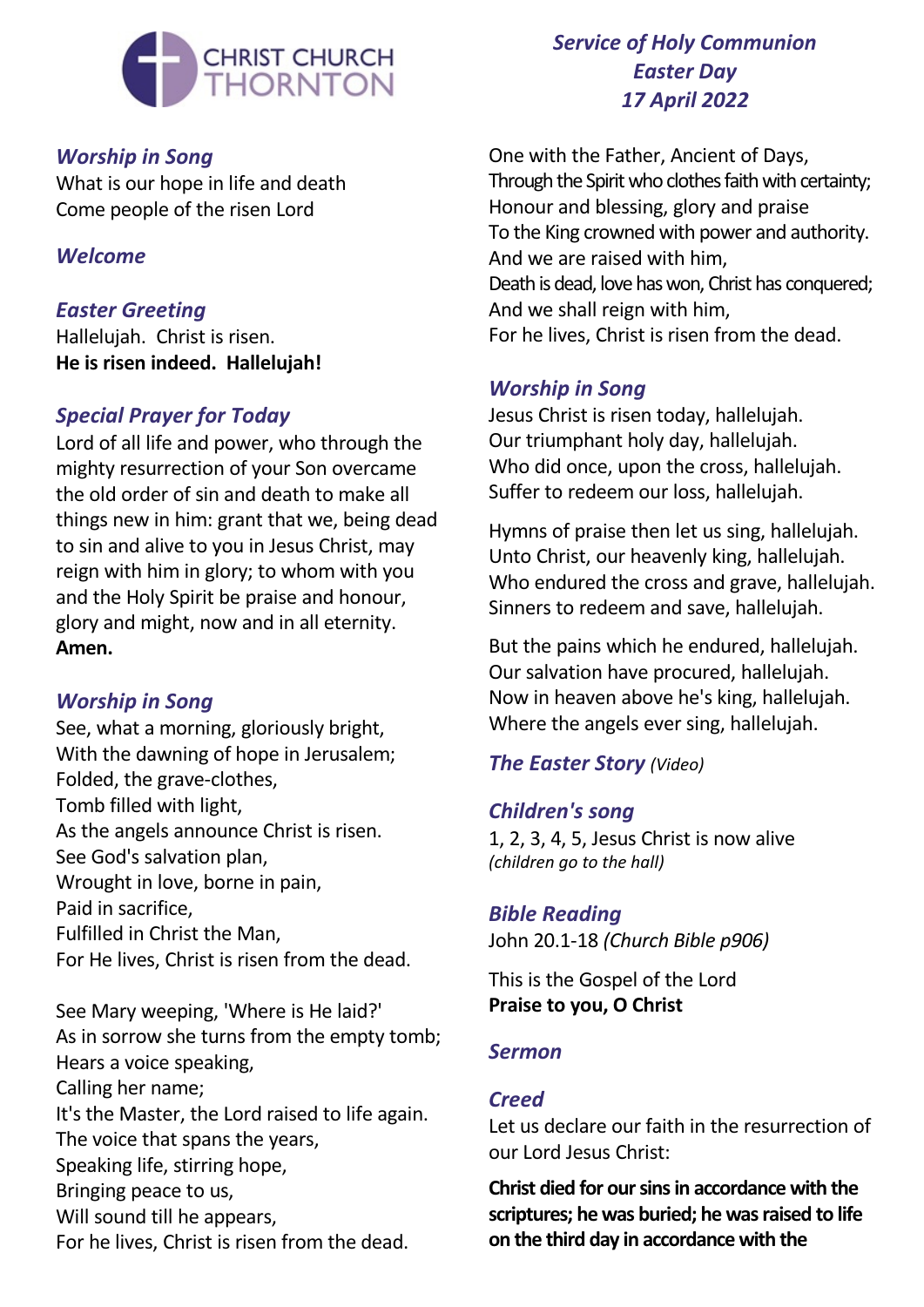**scriptures; afterwards he appeared to his followers, and to all the apostles: this we have received, and this we believe. Amen.**

## *Prayer for the Church Militant*

### *Worship in Song*

*(children return from hall)* In Christ alone my hope is found, He is my light, my strength, my song; This cornerstone, this solid ground, Firm through the fiercest drought and storm. What heights of love, what depths of peace, When fears are stilled, when strivings cease My comforter, my all in all, Here in the love of Christ I stand.

In Christ alone! Who took on flesh, Fullness of God in helpless babe. This gift of love and righteousness, Scorned by the ones He came to save: Till on that cross as Jesus died, The wrath of God was satisfied For every sin on Him was laid; Here in the death of Christ I live.

There in the ground his body lay, Light of the world by darkness slain: Then bursting forth in glorious day Up from the grave He rose again. And as He stands in victory Sin's curse has lost its grip on me, For I am His and He is mine Bought with the precious blood of Christ.

No guilt in life, no fear in death, This is the power of Christ in me; From life's first cry to final breath, Jesus commands my destiny. No power of hell, no scheme of man, Can ever pluck me from His hand; Till he returns or calls me home, Here in the power of Christ I'll stand!

# *Children's Talk*

#### *The Peace*

The risen Christ came and stood among his disciples and said, 'Peace be with you.' Then were they glad when they saw the Lord.

The peace of the Lord be always with you **and also with you.**

*Extended time of sharing to meet someone they don't know and Easter Egg hunt for children*

*Worship in Song* He is Lord

## *Offertory Prayer*

**Everything in heaven and earth comes from you, Lord.** We give you only what is yours. **May you be praised forever and ever. Amen.**

### *Confession*

Hear the words of challenge and comfort our Saviour Christ says to all who follow him. `If anyone would come after me, let him deny himself, take up his cross and follow me. For whoever would save his life will lose it; and whoever loses his life for my sake will save it. *(Luke 9:23-24)*

Come to me all of you who are tired of carrying your heavy loads, and I will give you rest. *(Matthew 11:28)*

So, all of you who repent of your sins, who love your neighbours and intend to lead a new life, following the way of Jesus, come with faith and take this holy sacrament to strengthen you.

Let us confess our sins to Almighty God: **Almighty God, creator of all, you marvellously made us in your image; but we have corrupted ourselves and damaged your likeness by rejecting your love and hurting our neighbours. We have done wrong and neglected to do right. We are sincerely sorry and heartily repent of our sins. Cleanse and forgive us by the sacrifice of your Son; remake us and lead us by your Spirit, the Comforter. We ask this through Jesus Christ our Lord. Amen.**

Almighty God, our heavenly Father, who of his great mercy hath promised forgiveness of sins to all them that with hearty repentance and true faith turn unto him; Have mercy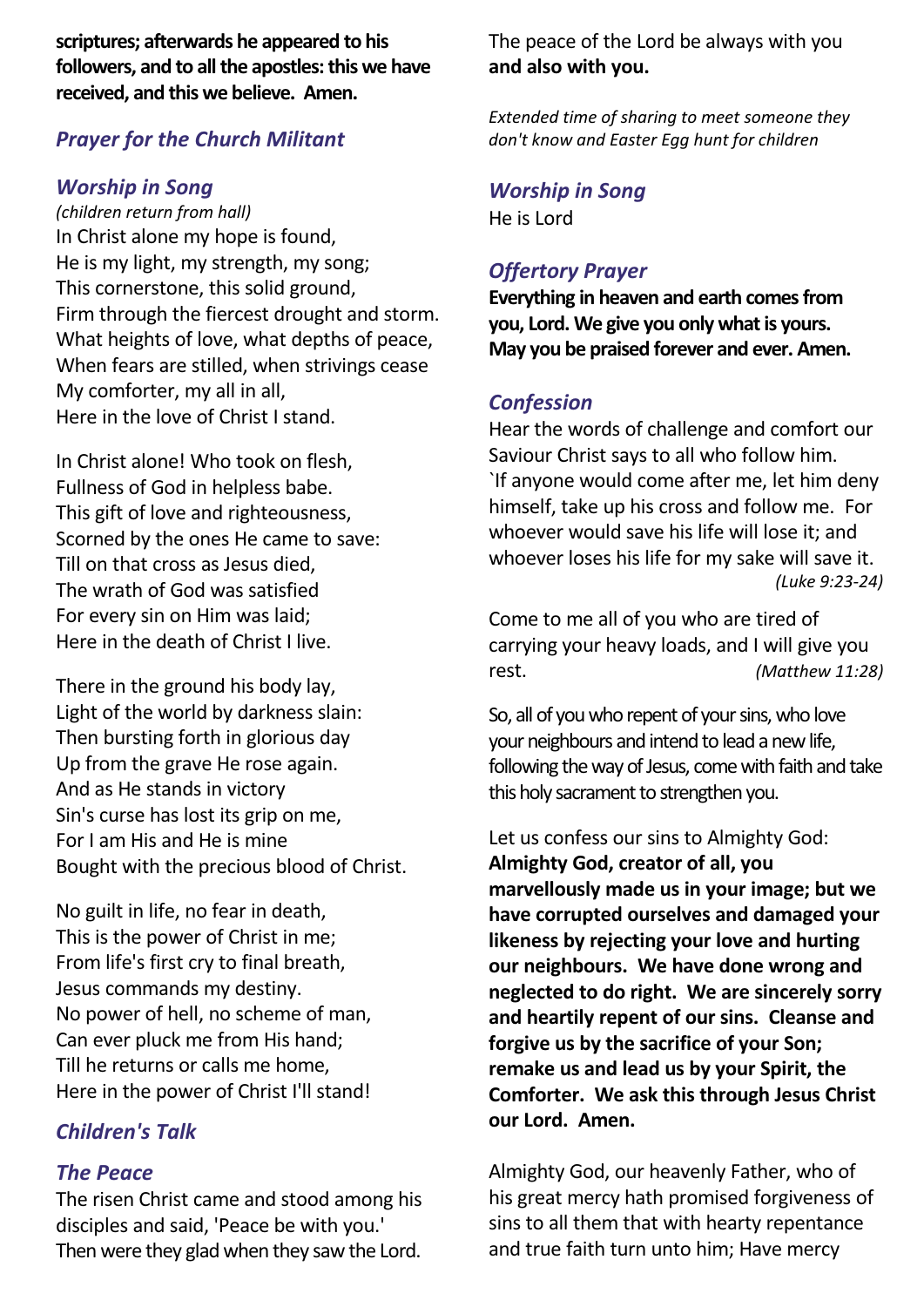upon you; pardon and deliver you from all your sins; confirm and strengthen you in all goodness; and bring you to everlasting life; through Jesus Christ our Lord. **Amen.**

Hear what comfortable words our Saviour Christ saith unto all that truly turn to him. "Come unto me all that travail and are heavy laden, and I will refresh you."

So God loved the world, that he gave his only-begotten Son, to the end that all that believe in him should not perish, but have everlasting life.

## *Children help prepare the Lord's Table*

## *The Prayer of Consecration*

Almighty God, our heavenly Father, who of thy tender mercy didst give thine only Son Jesus Christ to suffer death upon the Cross for our redemption; who made there (by his one oblation of himself once offered) a full, perfect, and sufficient sacrifice, oblation, and satisfaction, for the sins of the whole world; and did institute, and in his holy Gospel command us to continue, a perpetual memory of that his precious death, until his coming again:

Hear us, O merciful Father, we most humbly beseech thee; and grant that we receiving these thy creatures of bread and wine, according to thy Son our Saviour Jesus Christ's holy institution, in remembrance of his death and passion, may be partakers of his most blessed Body and Blood:

who, in the same night that he was betrayed, took Bread; and, when he had given thanks, he brake it, and gave it to his disciples, saying, Take, eat; this is my Body which is given for you: Do this in remembrance of me.

Likewise after supper he took the Cup; and, when he had given thanks, he gave it to them, saying, Drink ye all of this; for this is my Blood of the New Testament, which is shed for you and for many for the remission of sins: Do this, as oft as ye shall drink it, in remembrance of me. Amen.

#### *We receive communion*

## *Song during Communion*

I cast my mind to Calvary Where Jesus bled and died for me I see His wounds His hands His feet My Saviour on that cursed tree

His body bound and drenched in tears They laid Him down in Joseph's tomb The entrance sealed by heavy stone Messiah still and all alone

 O praise the Name of the Lord our God O praise His Name forevermore For endless days we will sing Your praise Oh Lord oh Lord our God

Then on the third at break of dawn The Son of heaven rose again O trampled death where is your sting The angels roar for Christ the King

He shall return in robes of white The blazing sun shall pierce the night And I will rise among the saints My gaze transfixed on Jesus' face

# *Song during Communion*

The strife is o'er, the battle done; now is the Victor's triumph won; O let the song of praise be sung: Alleluia

Death's mightiest powers have done their worst, and Jesus hath his foes dispersed; let shouts of praise and joy outburst: Alleluia.

On the third morn he rose again glorious in majesty to reign; O let us swell the joyful strain: Alleluia

Lord, by the stripes which wounded thee from death's dread sting thy servants free, that we may live, and sing to thee Alleluia